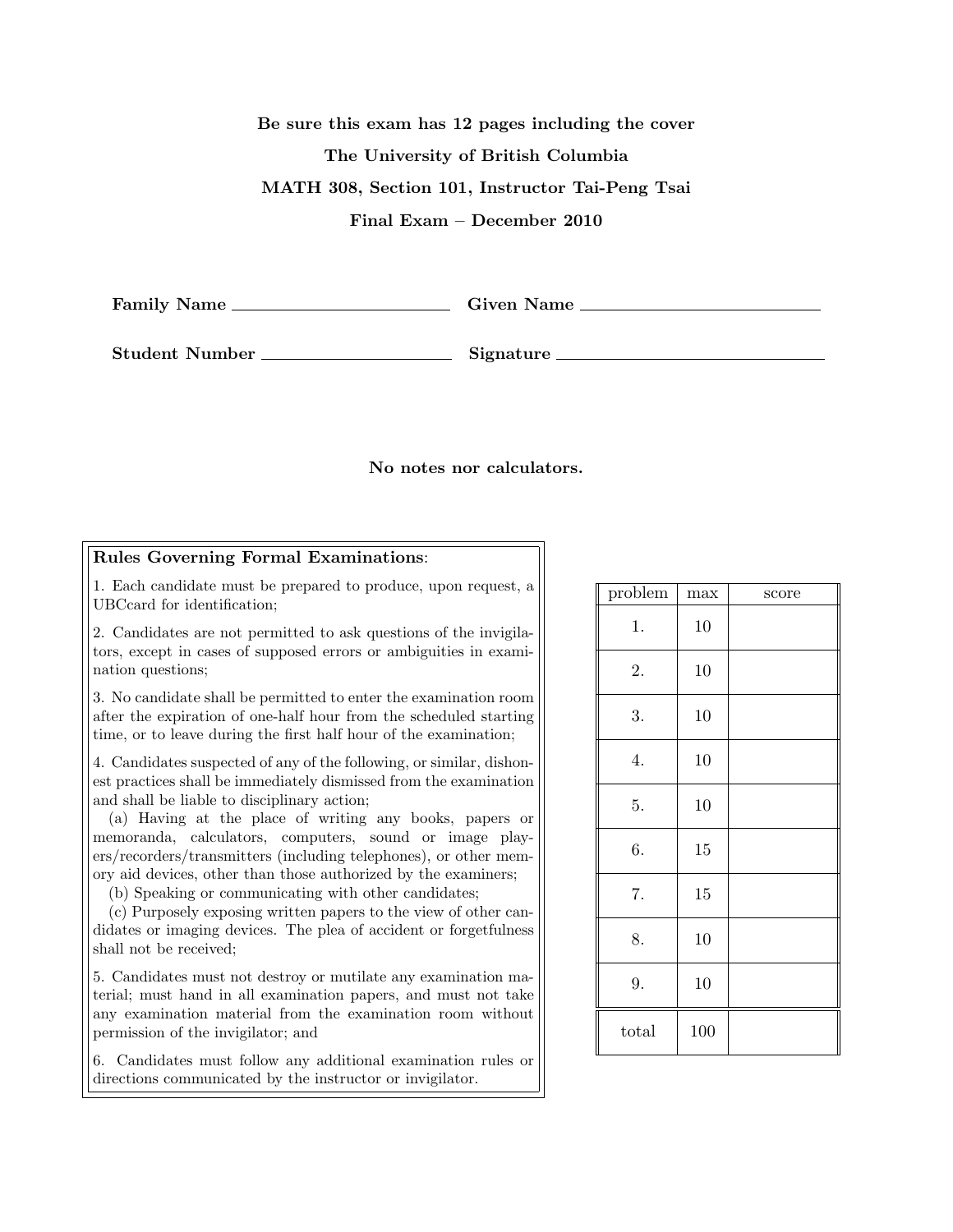(10 points) 1. Find the two pairs of focuses and directrices of the ellipse  $x^2 + 4y^2 + 2x = 0$ .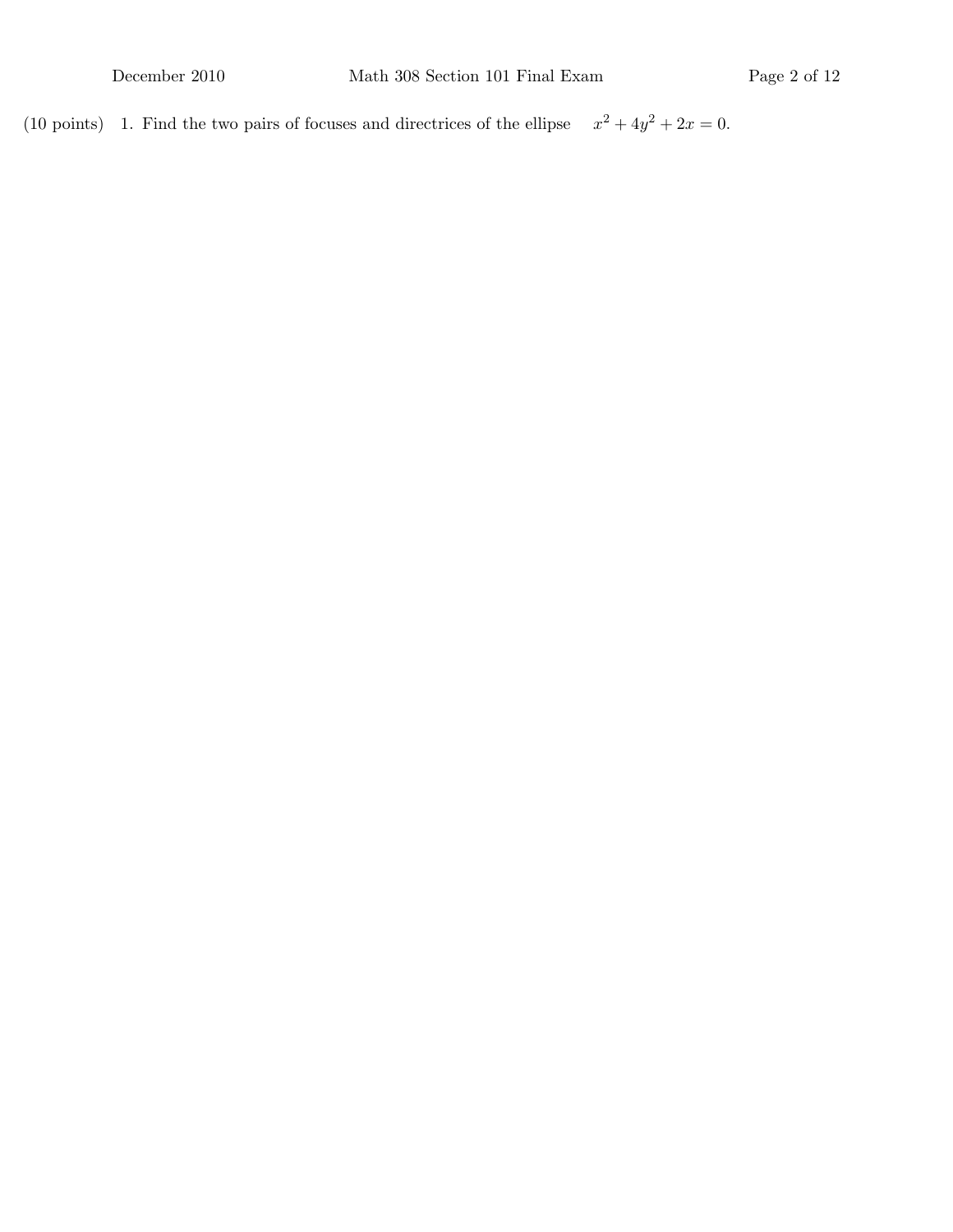(10 points) 2. Let  $a > 0$ ,  $b > 0$ , and F and G be the parabolas  $y^2 = 4a(x + a)$  and  $y^2 = 4b(-x + b)$ . The origin is the focus of both parabolas. Suppose F meets  $G$  at  $P$  above the x-axis. Use the reflection property of parabolas to prove that  $F$  and  $G$  cross at  $P$  at right angle.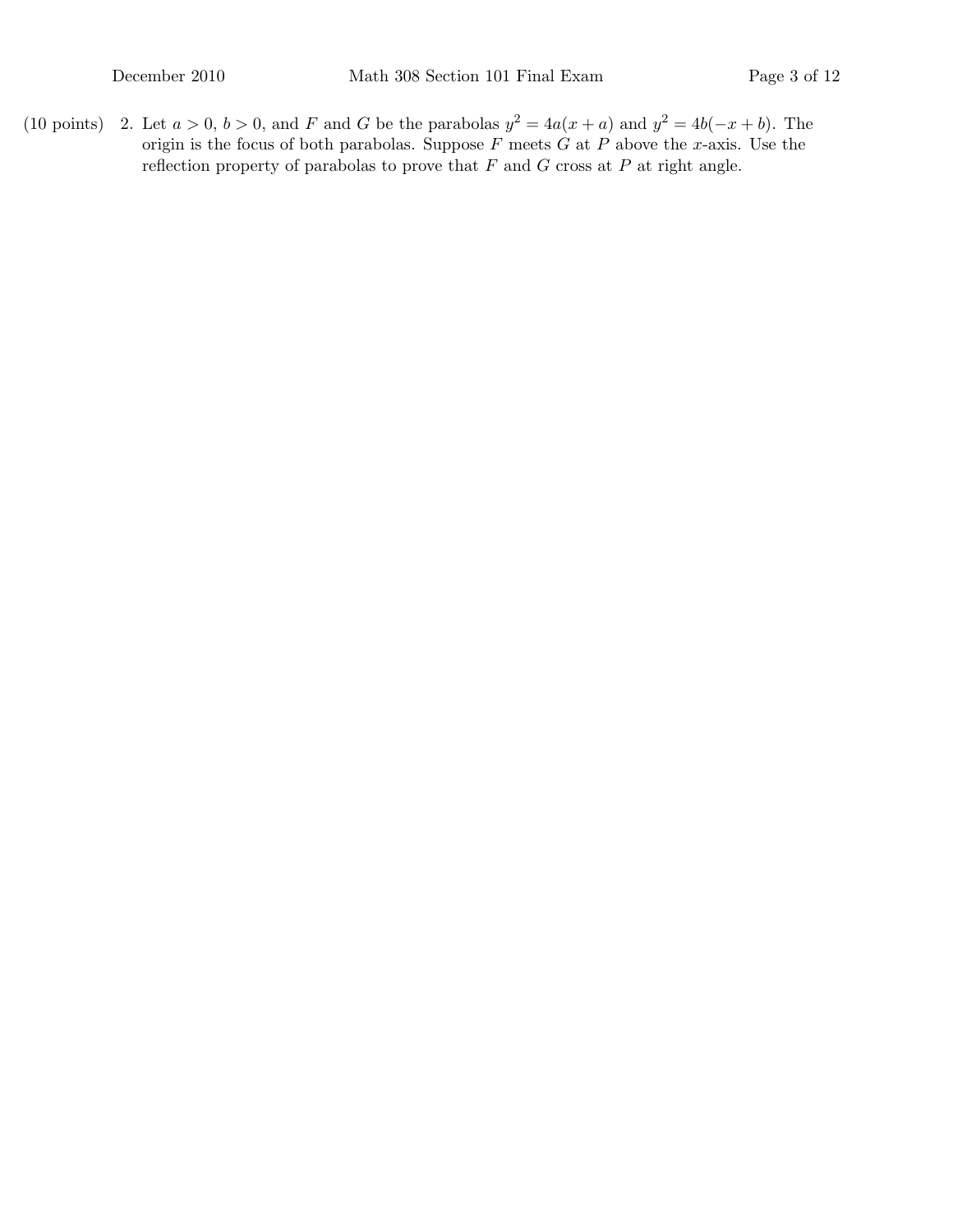3. Classify the conics in  $\mathbb{R}^2$  with the following equations. You do not need to find their axes.  $(5 \text{ points})$  $x^2 - 8xy + 2y^2 - 2x + 4y - 16 = 0$ 

 $(5 \text{ points})$  $x^2 + 8xy + 16y^2 - x + 8y - 12 = 0$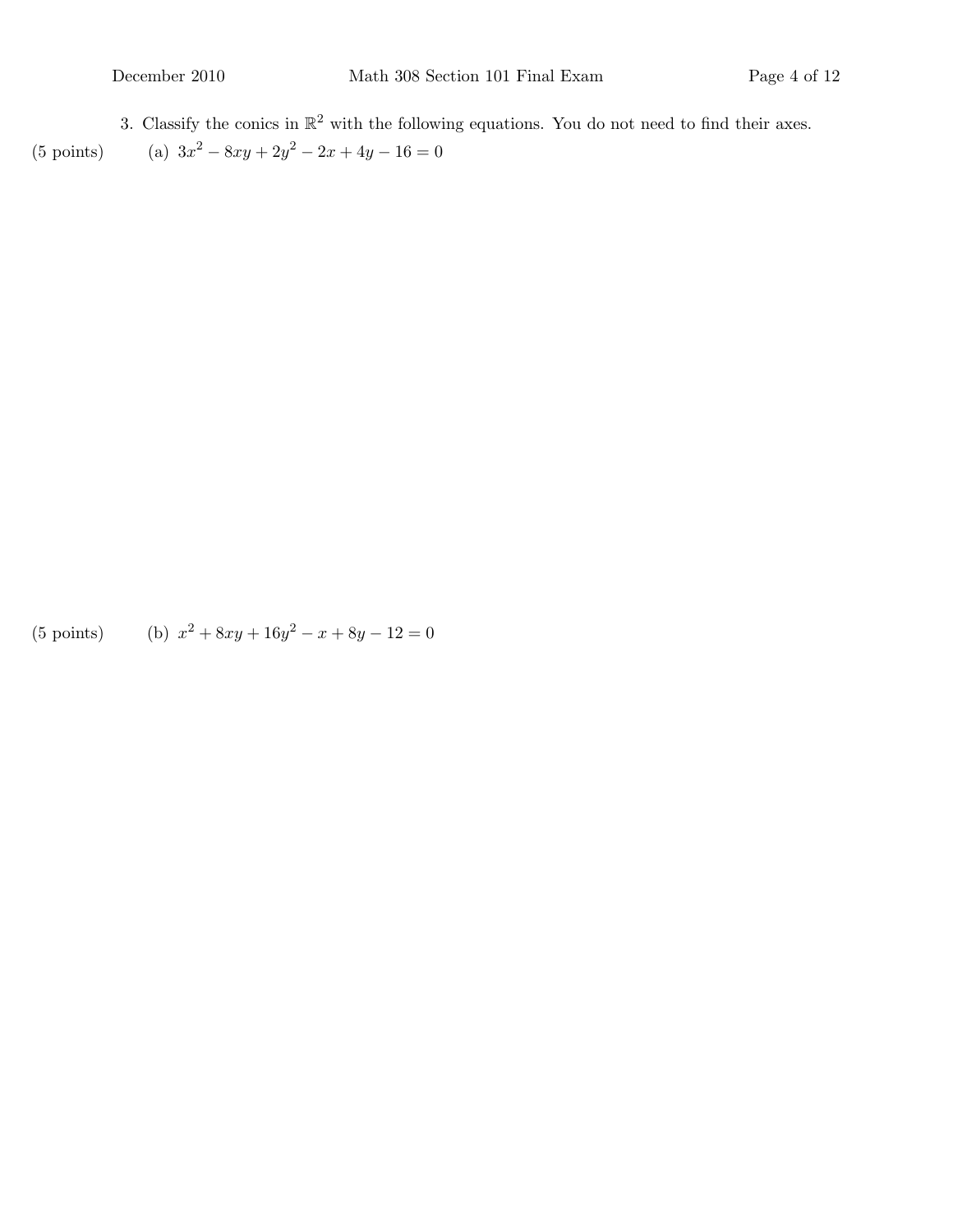(10 points) 4. On a triangle ABC, D and D' are points on side BC so that ∠BAD = ∠D'AC, E and E' are points on side CA so that  $\angle CBE = \angle E'BA$ , and F and F' are points on sides AB so that  $\angle ACF = \angle F'CB$ . Suppose that AD, BE, CF are concurrent. Show that AD', BE', CF' are also concurrent. Hint: You may use  $\frac{BD}{DC}$  =  $AB \sin \angle BAD$  $\frac{\text{AD} \sin \angle D \text{AD}}{\text{AC} \sin \angle D \text{AC}}$ .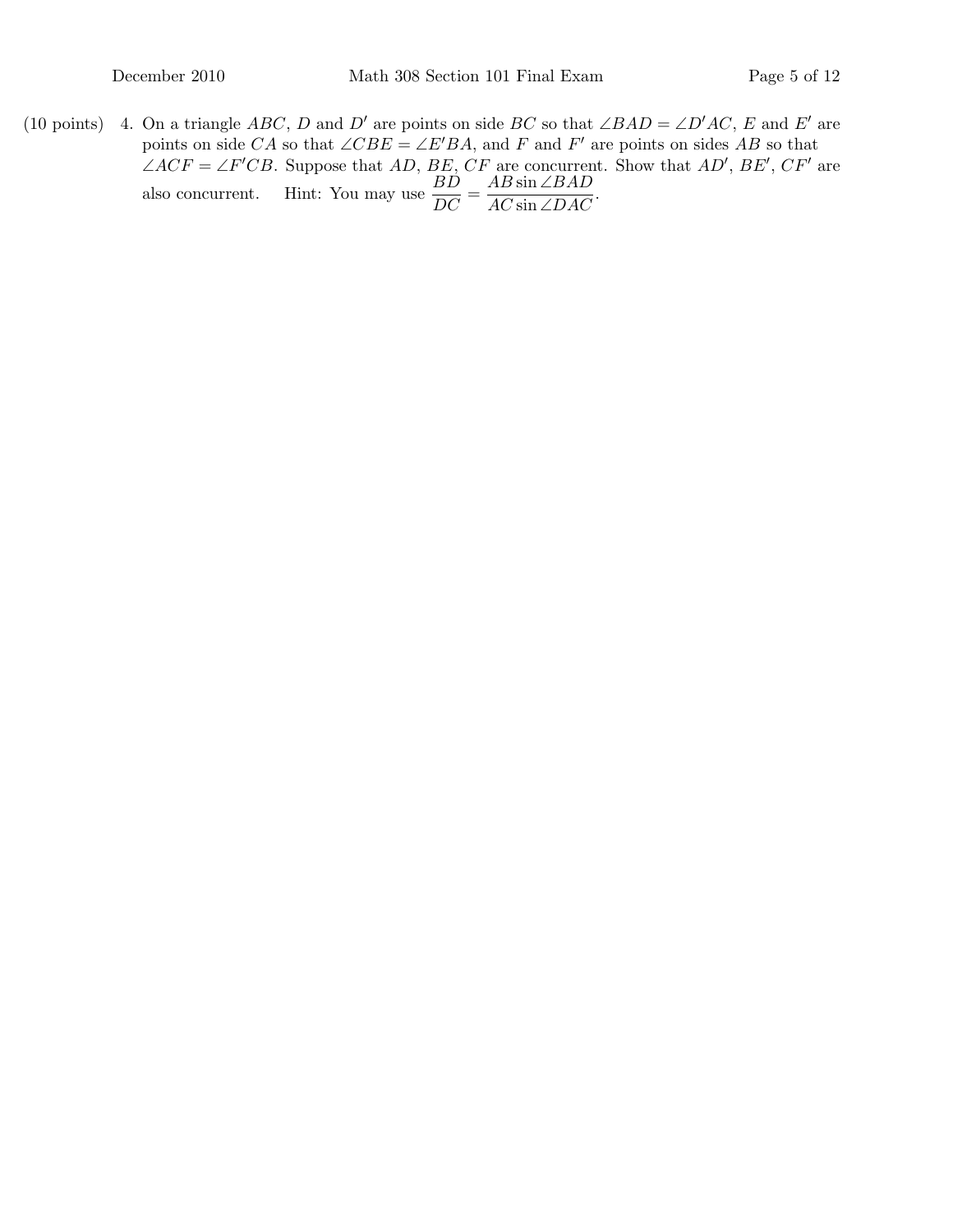(10 points)  $\,$  5. Find an affine transformation which maps the ellipse  $2^2 + 4y^2 + 2x = 0$  to the unit circle. (It is not unique, but you only need to find one.)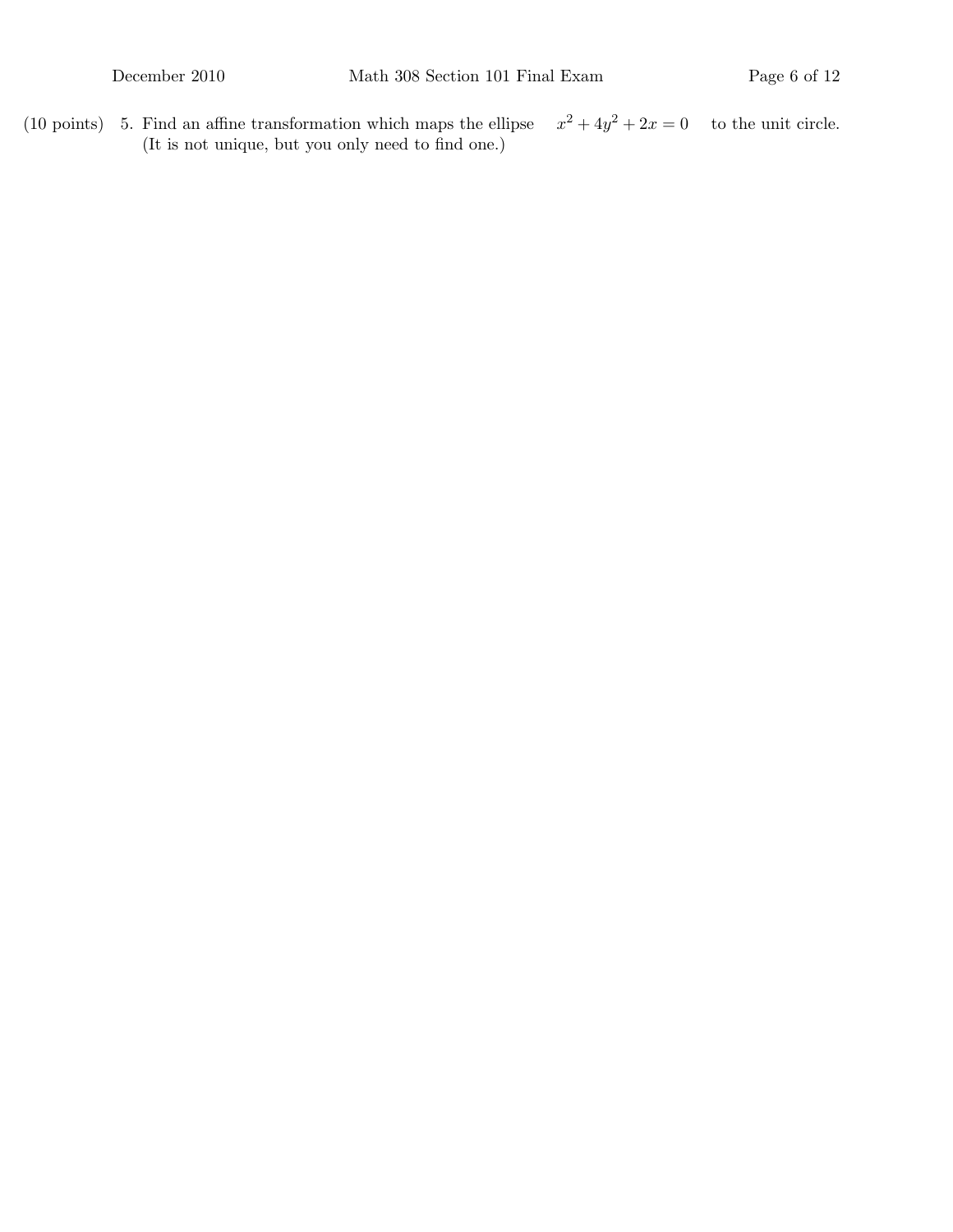(5 points) 6. (a) Find the affine transformation which maps the points  $\begin{pmatrix} 1 \end{pmatrix}$ −1  $\Big)$ ,  $\Big($   $\frac{2}{3}$  $-2$  $\Big)$  and  $\Big($  3 −4  $\Big)$  to the points  $\binom{8}{13}$ ,  $\binom{3}{4}$ 4  $\Big)$  and  $\Big($  0 −1 , respectively.

(5 points) (b) Find the projective transformation which maps the Points  $[1, 0, 0]$ ,  $[0, 1, 0]$ ,  $[0, 0, 1]$  and [1, 1, 1] to the Points [2, 1, 0], [1, 0, -1], [0, 3, -1] and [3, -1, 2].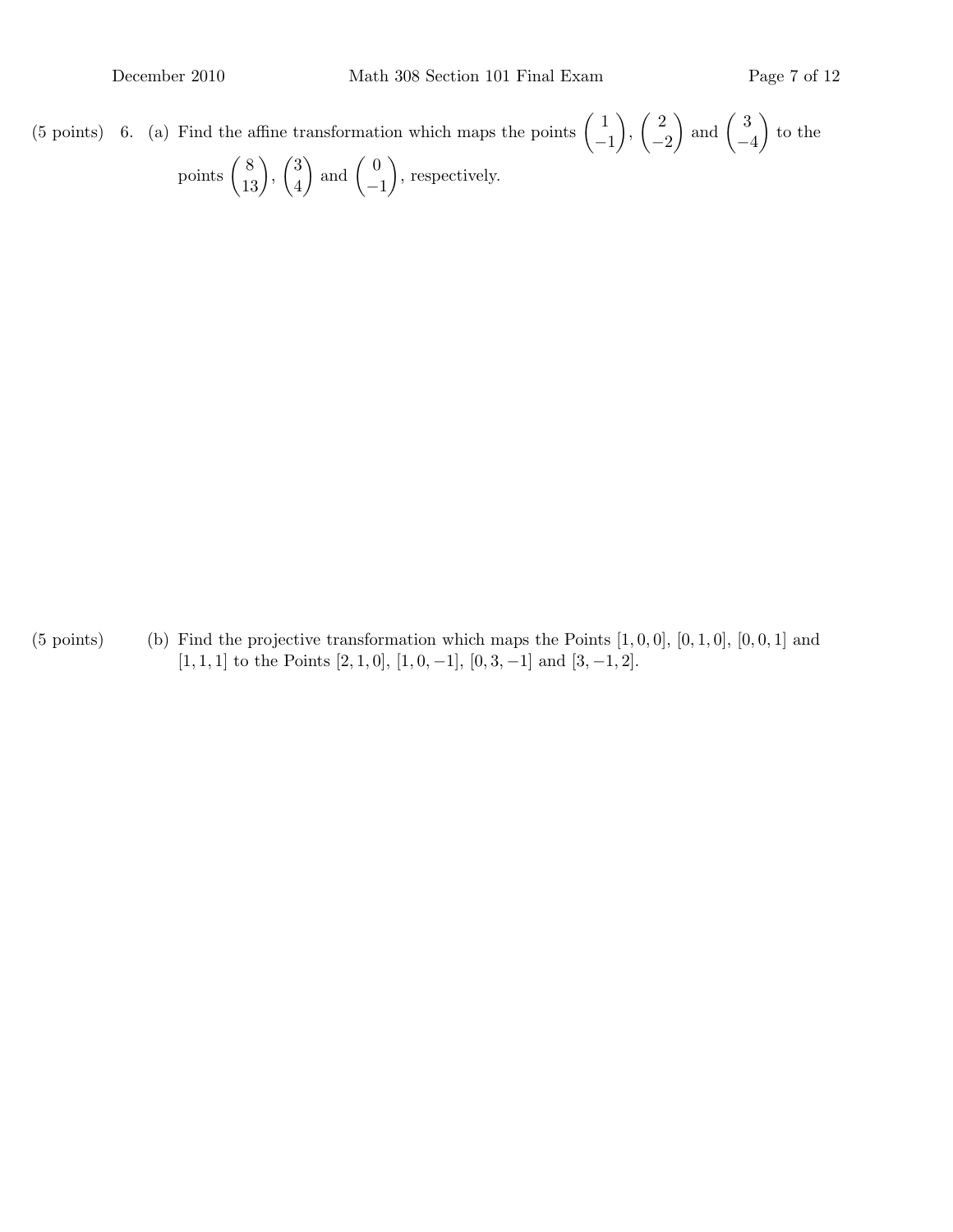(5 points)  $\qquad$  (c) Find the Point of intersection of the Lines  $L_1 : x + 2y + 5z = 0$  and  $L_2 : 3x - y + z = 0$ .

7. Let  $A = [2, 1, 1], B = [-1, 1, -1], C = [1, 2, 0]$  and  $D = [-1, 4, -2]$  be four points in  $\mathbb{RP}^2$ . (5 points) (a) Verify that  $A, B, C, D$  are collinear and find the equation of the Line.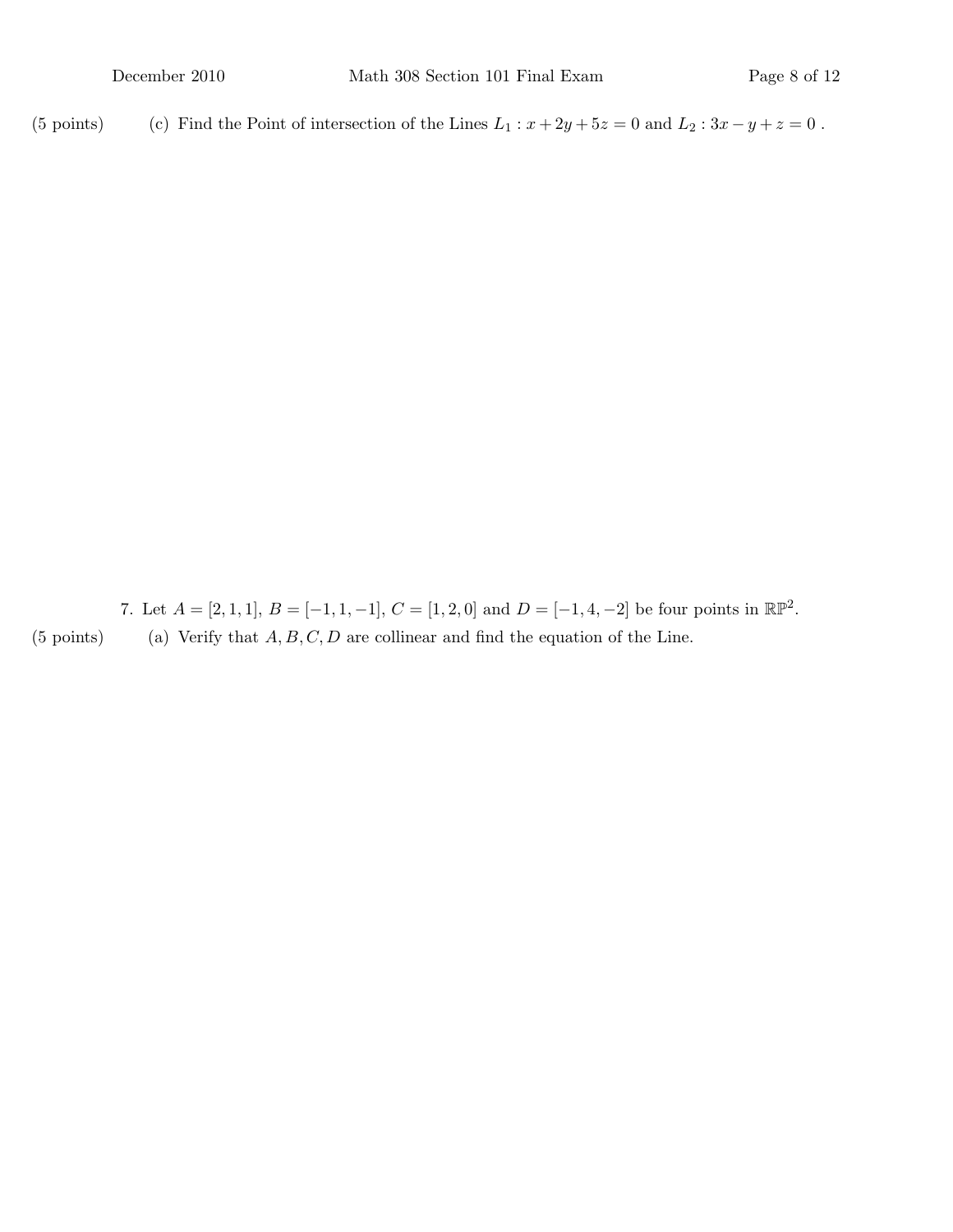$(5 \text{ points})$  (b) Find the cross ratio  $(ABCD)$ .

(5 points)  $(c)$  Find a point X in the same line so that  $(ABCX) = -1$ .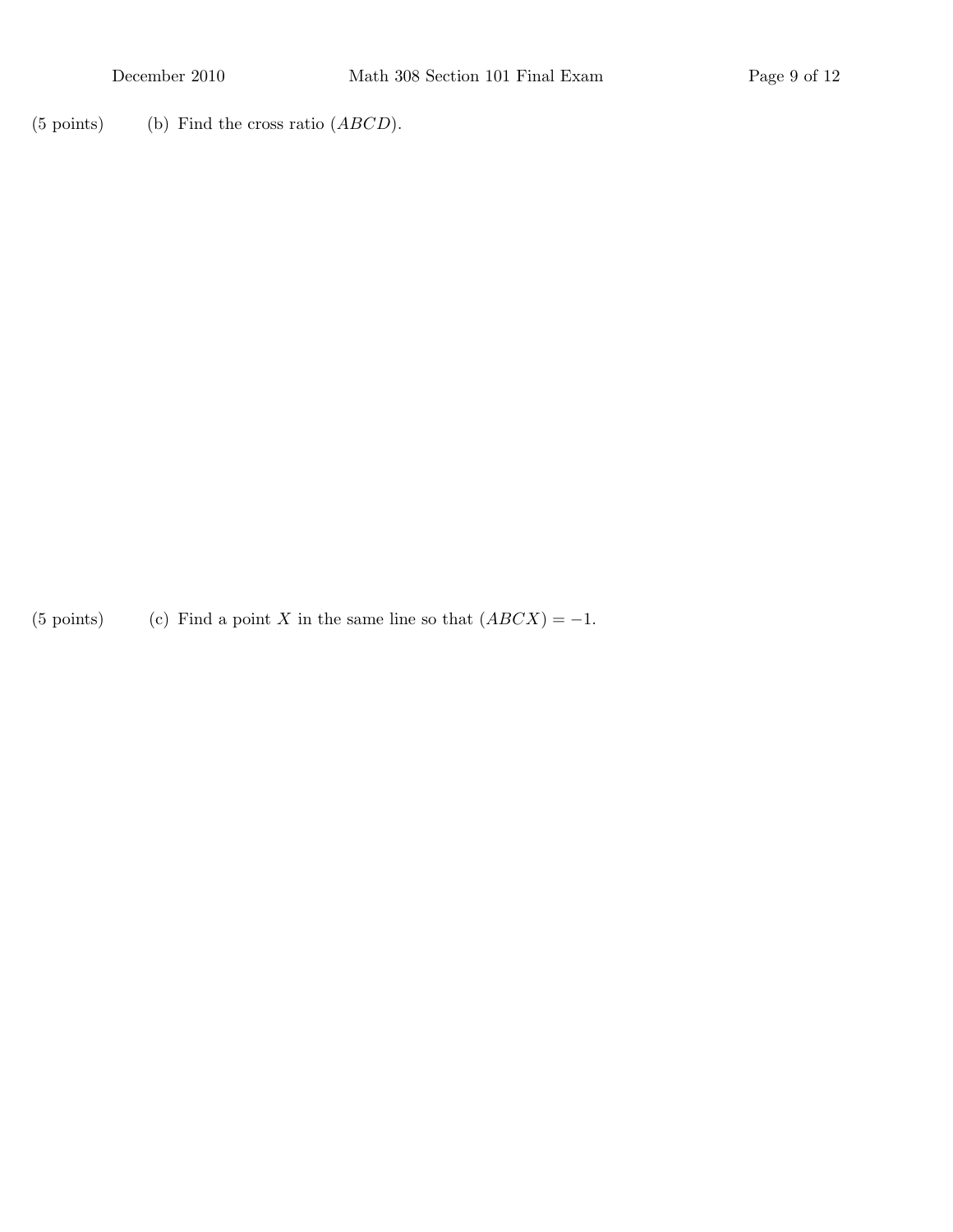(10 points) 8. Find the imagies of the circles  $|z| = 1$  and  $|z| = 2$  under the Möbius transformation  $t(z) = \frac{z-2}{z+i}.$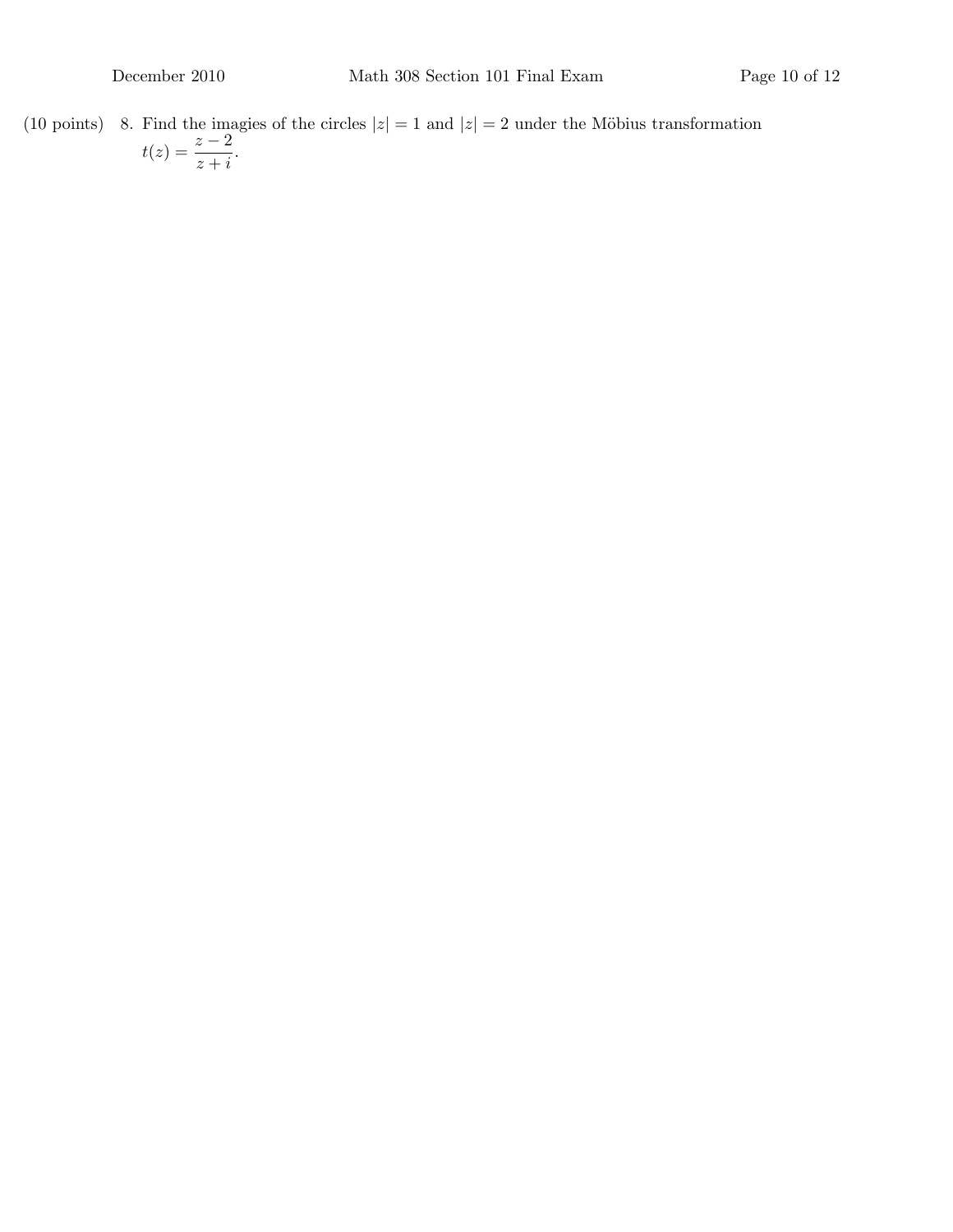(10 points) 9. Let C be a circle with radius r and centered at O. For any ordinary point  $P \neq O$ , let P' be the inversion of P in C. Then the line p through  $P'$  and perpendicular to  $OPP'$  is called the polar of P for the circle C.

Show that, if the polar of  $P$  passes through a point  $Q$ , then the polar of  $Q$  passes through  $P$ .